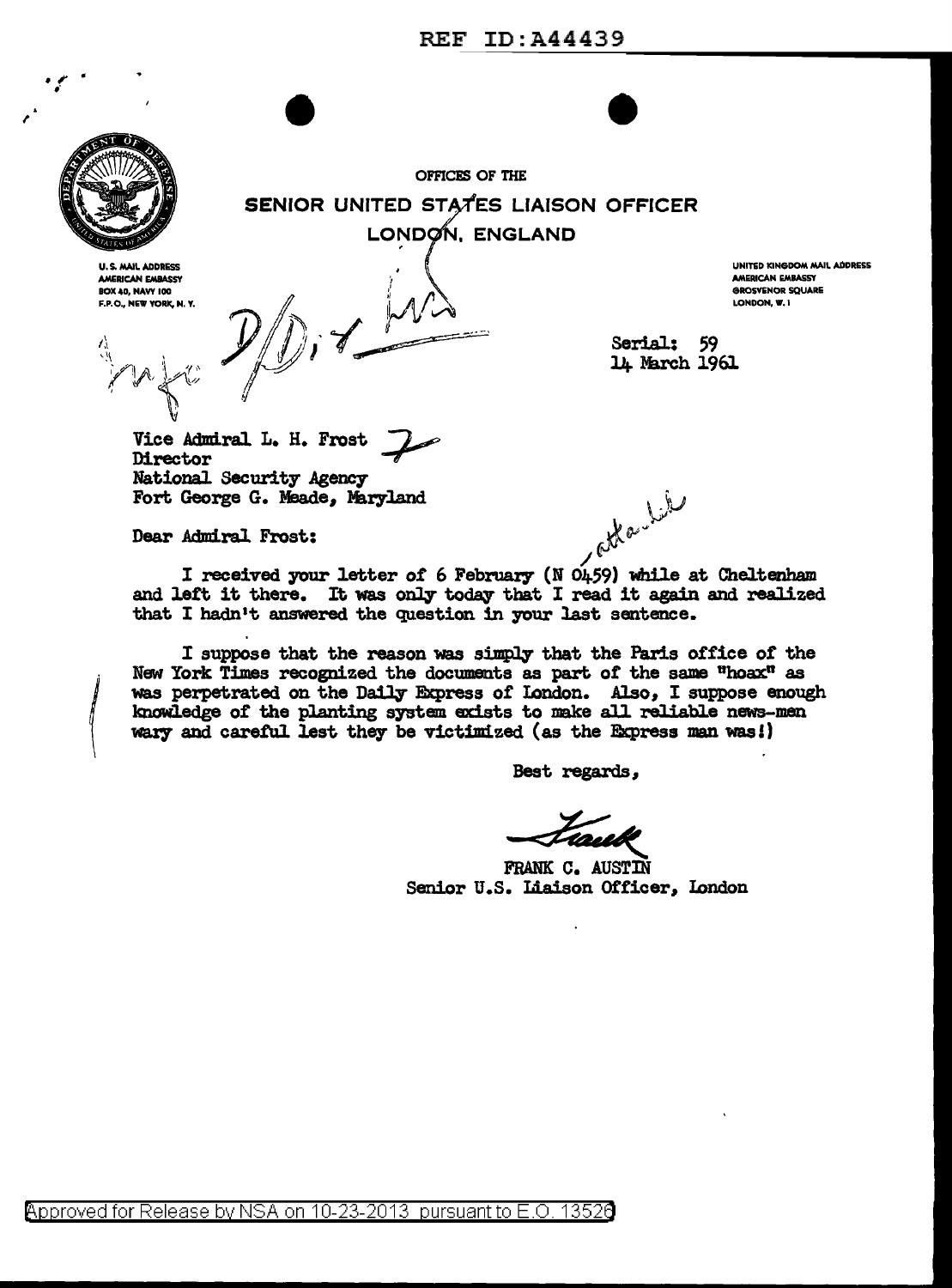**REF ID: A44439** 

N. 0459 Sérial:

6 FEB 1961

Mr. Frank C. Austin **SUSLO** American Embassy Box 40, Navy 100 F. P. O., New Yerk, New York

Dear Frank:

In reference to your Serial 18, of 20 January 1961, I am grateful for the two clippings from the Manchester Guardian of 18 January, one concerning the recent incident of the two planted documents and the other concerning the whole Seviet planting system. Both articles confirm that the author, Victor Zorza, is a thoughtful and reliable journalist.

I am particularly interested in your statement, with respect to the two documents in the latest case, that identical photographs with a similar cover letter were mailed to a reporter in the Paris office of the New York Times. Have you any idea why they were not used?

Best regards,

L. H. FROST Vice Admiral, USN **Director** 

 $\mathbb{R}$   $\mathbb{R}$ DIR-CC: AG Reading File **OPS** 

M/R: On 17 January 1961, the American Embassy in London described as "fabrication from start to finish" the alleged "secret" State Department documents which were the subject of the main news story in a London newspaper the same day. The two documents were supposed to have been signed by Mr. Herter, the Secretary of State, and by Mr. Brucker, the Army Secretary. They refer to alleged American efforts, by various